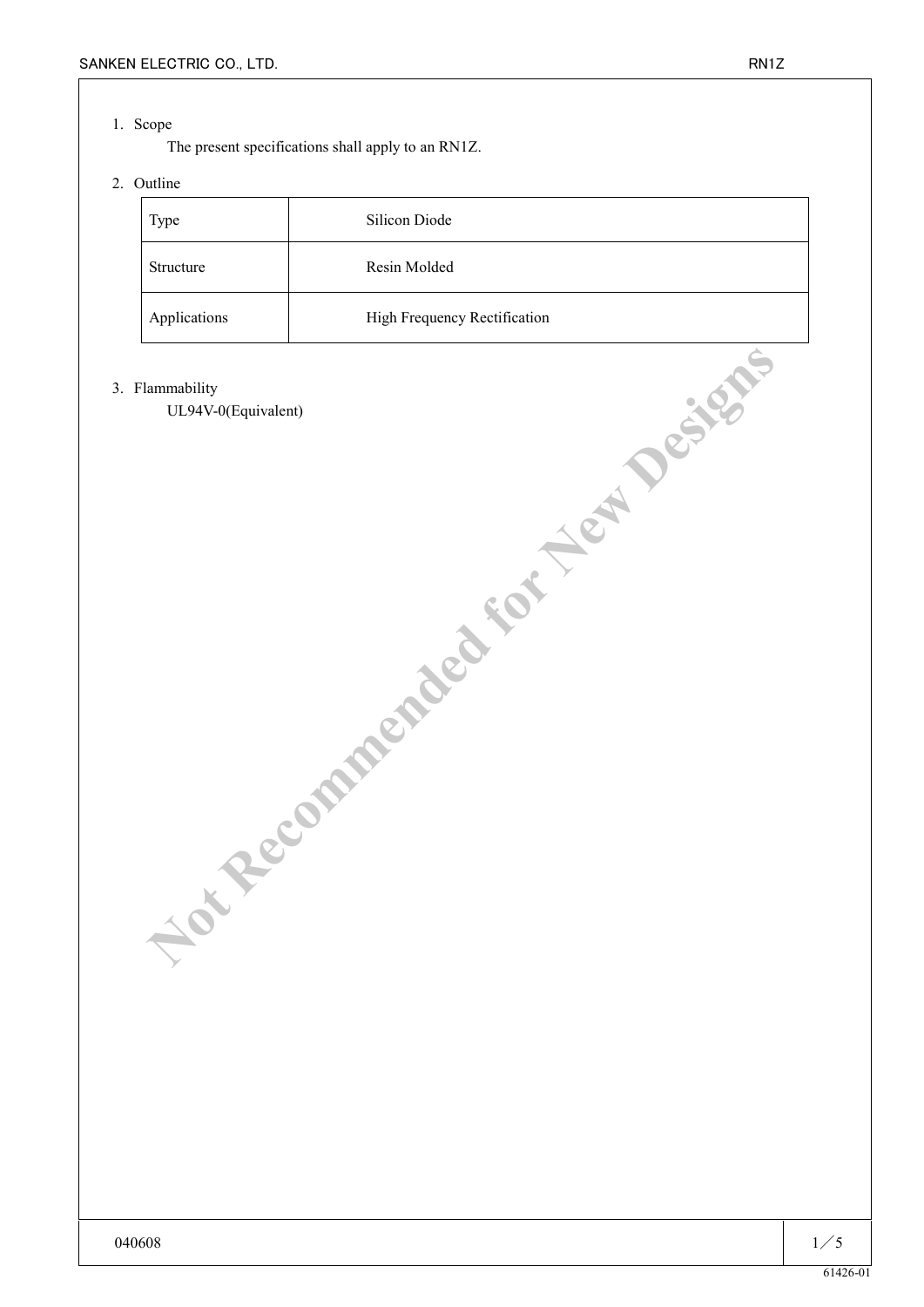### 4. Absolute maximum ratings

| No.            | Item                                  | Symbol           | Unit            | Rating                 | Conditions                         |
|----------------|---------------------------------------|------------------|-----------------|------------------------|------------------------------------|
| $\mathbf{I}$   | <b>Transient Peak Reverse Voltage</b> | $V_{\rm RSM}$    | V               | 200                    |                                    |
| $\overline{2}$ | Peak Reverse Voltage                  | $V_{RM}$         | V               | <b>200</b>             |                                    |
| 3              | Average Forward Current               | $I_{F(AV)}$      | A               | 1.5                    | Refer to Derating of 7             |
| $\overline{4}$ | Peak Surge Forward Current            | $I_{FSM}$        | $\mathsf{A}$    | 60                     | 10msec.<br>Half sinewave, one shot |
| 5              | $I2t$ Limiting Value                  | $I^2t$           | $A^2s$          | 18                     | 1msec≤t≤10msec                     |
| 6              | Junction Temperature                  | $T_i$            | $\rm ^{\circ}C$ | $-40 \rightarrow +150$ |                                    |
| 7              | Storage Temperature                   | $T_{\text{stg}}$ | $\rm ^{\circ}C$ | $-40 \rightarrow 150$  |                                    |

# 5. Electrical characteristics (Ta= $25^{\circ}$ C , unless otherwise specified)

| 5                                                                              | 1 <sup>-</sup> t Limiting Value                   | l <sup>2</sup> t | $A^2s$             | 18           | $1$ msec $\leq t \leq 10$ msec                                 |  |  |  |
|--------------------------------------------------------------------------------|---------------------------------------------------|------------------|--------------------|--------------|----------------------------------------------------------------|--|--|--|
| 6                                                                              | Junction Temperature                              | $T_i$            | $\rm ^{\circ}C$    | $-40$ $-150$ |                                                                |  |  |  |
| $\tau$                                                                         | Storage Temperature                               | $T_{\rm{stg}}$   | $\rm ^{\circ}C$    | $-40$ $-150$ |                                                                |  |  |  |
| 5. Electrical characteristics (Ta= $25^{\circ}$ C, unless otherwise specified) |                                                   |                  |                    |              |                                                                |  |  |  |
| No                                                                             | Item                                              |                  | Unit               | Value        | Conditions                                                     |  |  |  |
| $\mathbf{1}$                                                                   | Forward Voltage Drop                              | $V_{F}$          | V                  | $0.92$ max.  | $I_F=1.5A$                                                     |  |  |  |
| $\overline{2}$                                                                 | Reverse Leakage Current                           | $I_R$            | <b>u</b> A         | 20 max.      | $V_R = V_{RM}$                                                 |  |  |  |
| $\overline{3}$                                                                 | Reverse Leakage Current Under<br>High Temperature | $H \cdot I_R$    | mA                 | 3.0 max.     | $V_R = V_{RM}$ , T <sub>j</sub> =150°C                         |  |  |  |
| $\overline{4}$                                                                 | Reverse Leakage Current Under                     | trl1             | ns                 | 100 max.     | $I_F = I_{RP} = 100mA$<br>90% Recovery point, $T_i = 25$ °C    |  |  |  |
|                                                                                | High Temperature                                  | $trr-2$          | ns                 | 50 max.      | $I_F=100mA, I_{RP}=200mA$<br>75% Recovery point, $T_i = 25$ °C |  |  |  |
| 5                                                                              | Thermal Resistance                                | $R_{th(i-l)}$    | $\rm ^{\circ}C$ /W | 15 max.      | Between Junction and Lead                                      |  |  |  |
| <b>PARK</b>                                                                    |                                                   |                  |                    |              |                                                                |  |  |  |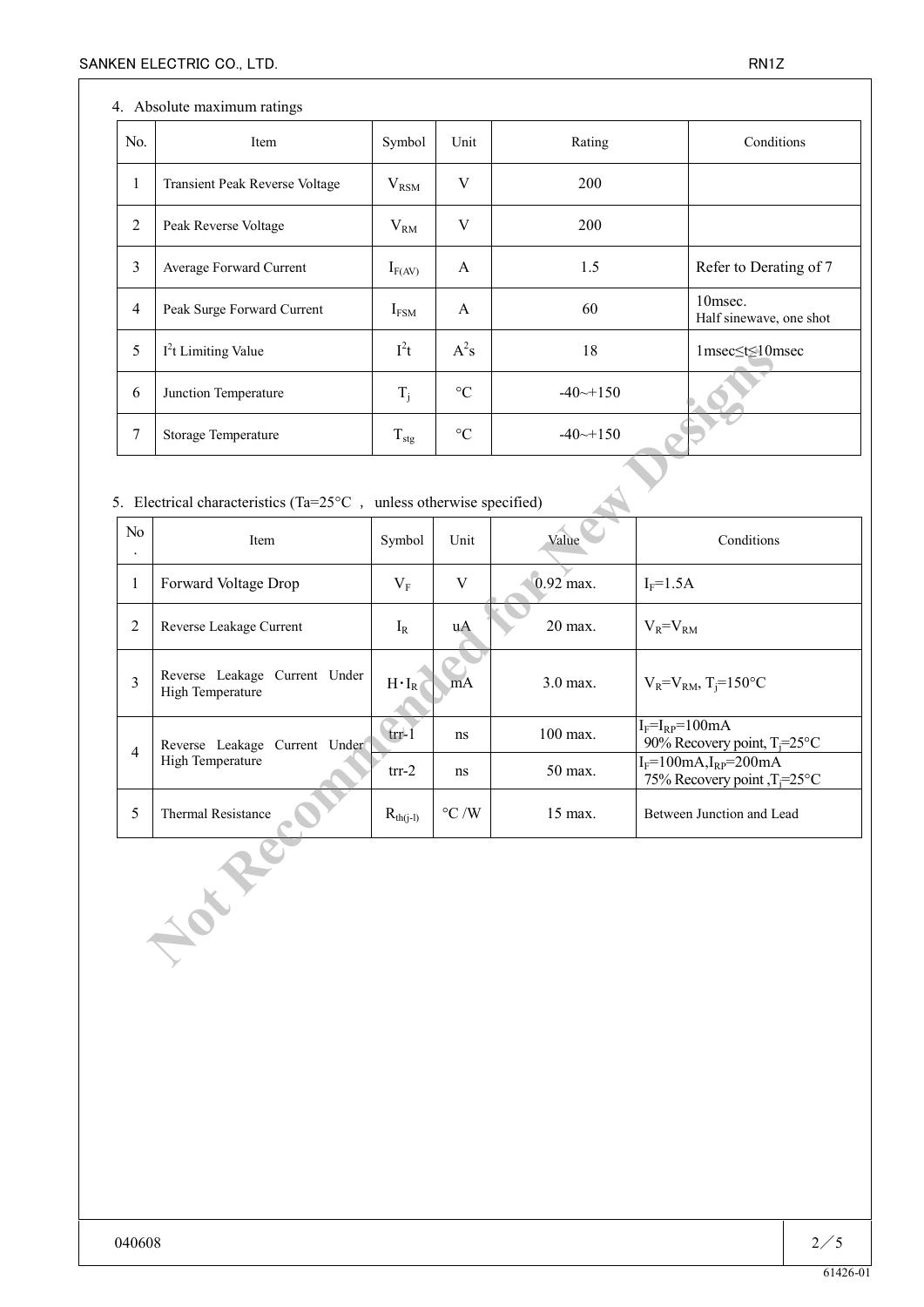## 6. Characteristics

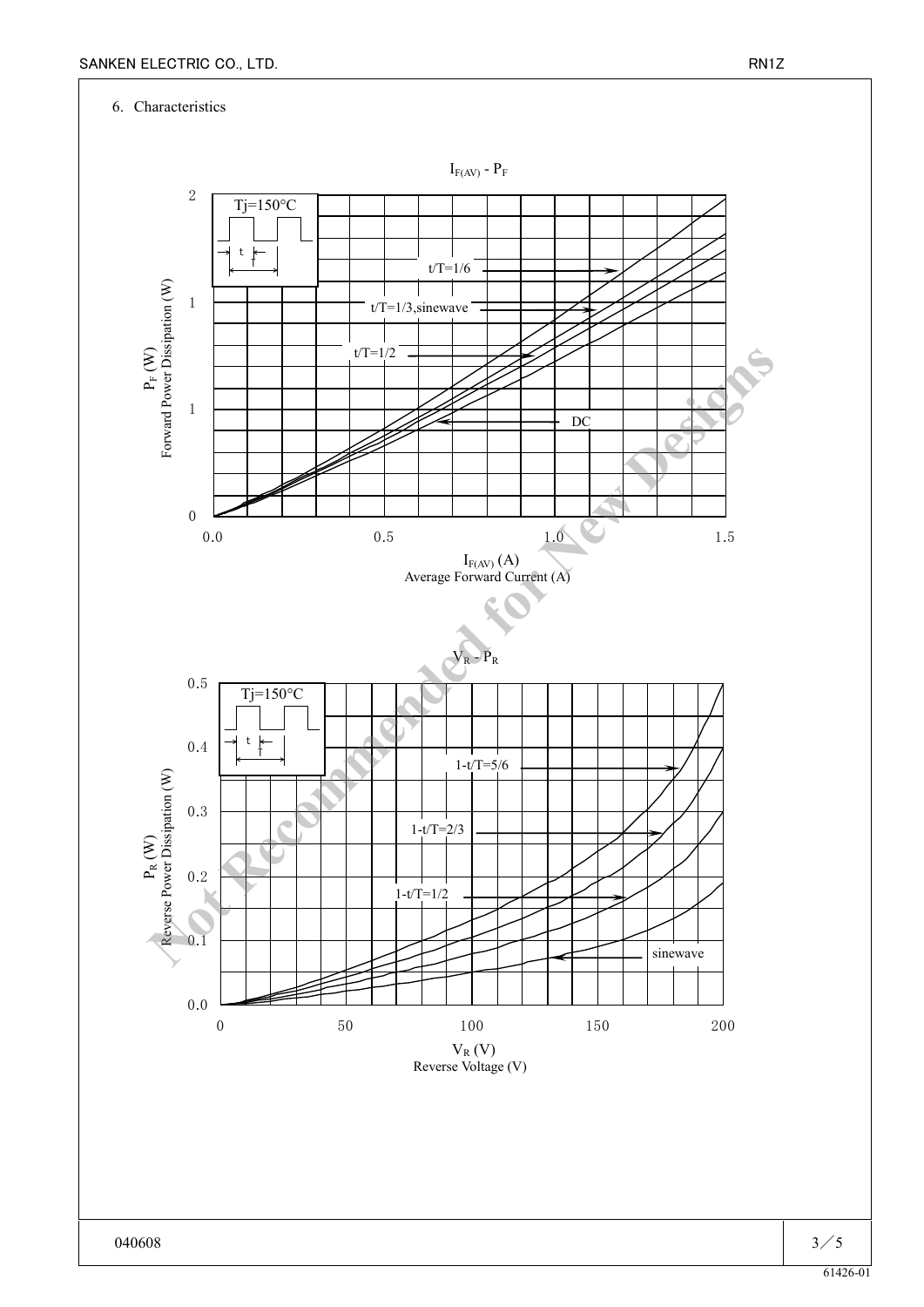7. Derating